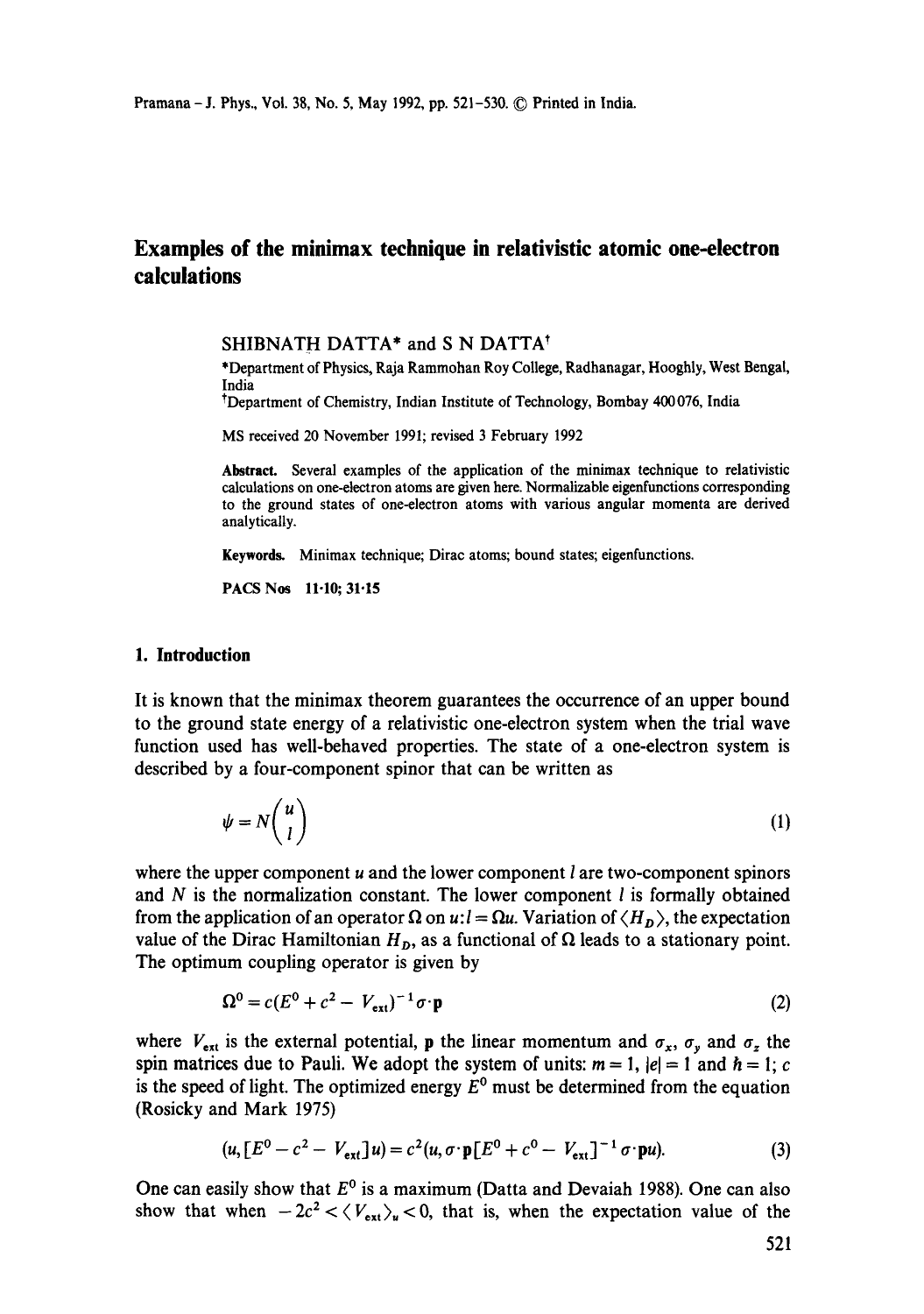potential represents a realistic bound state, a well-behaved upper component function u gives one and only one real solution  $E^0$  such that

$$
E^0 > c^2 + \langle V_{\text{ext}} \rangle_u \tag{4}
$$

A subsequent variation of  $E^0$  as functional of u generates an upper bound (Datta and Devaiah 1988).

Sometimes it becomes advantageous to use, in stead of (3), the analogous equation in terms of the lower component l:

$$
(l, [E0 + c2 - Vext]]l) = c2(l, \sigma \cdot \mathbf{p}[E0 - c2 - Vext]-1 \sigma \cdot \mathbf{p}l).
$$
 (5)

This result is obtained by writing  $u = \omega l$  and then maximizing  $\langle H_D \rangle$  by varying  $\omega$ . The optimum operator  $\omega^0$  is given by

$$
\omega^0 = c \left[ E^0 - c^2 - V_{\text{ext}} \right]^{-1} \sigma \cdot \mathbf{p}. \tag{6}
$$

In this paper we provide several examples of the minimax calculation on Dirac one-electron atoms where  $V_{ext} = -Zr^{-1}$ . Our starting point is necessarily the central equation (3) or (5). The objective is to derive, from the application of the standard variation method, a few low-lying eigenvalues of the discrete spectrum and the associated eigenfunctions of *Ho.* These illustrations do not contribute any new theory. Their importance lies in that they are new analytical calculations for the derivation of standard atomic results.

### **2. Simple cases**

It would be worthwhile to discuss a few simple cases before the general treatment is presented. Though simple, these treatments point out the possible pitfalls and fallacies one encounters while carrying out a general variational analysis.

#### *Example 1. Spinors of s symmetry from S TO bases*

The simplest possible form of the upper component is

$$
u = N_n r^{n-1} \exp(-\zeta r) \begin{pmatrix} Y_{00}(\theta, \phi) \\ 0 \end{pmatrix}
$$
 (7)

where  $N_n$  is the normalization constant of the upper radial component. The parameter  $n$  can vary continuously, that is,  $n$  can be a fraction. Use of this upper component in (3) yields

$$
E^{0} - c^{2} + n^{-1} \zeta Z = c^{2} N_{n}^{2} \int_{0}^{\infty} dr \left[ (E^{0} + c^{2}) + Zr^{-1} \right]^{-1}
$$
  
 
$$
\times \left[ (1 - n) + \zeta r \right]^{2} r^{2n-2} \exp(-2\zeta r).
$$
 (8)

When  $E^0 < -c^2$ , the integrand on the right hand side has a simple pole at  $r=-(E^0+c^2)^{-1}Z$ . The principal value of the integral is in general complex as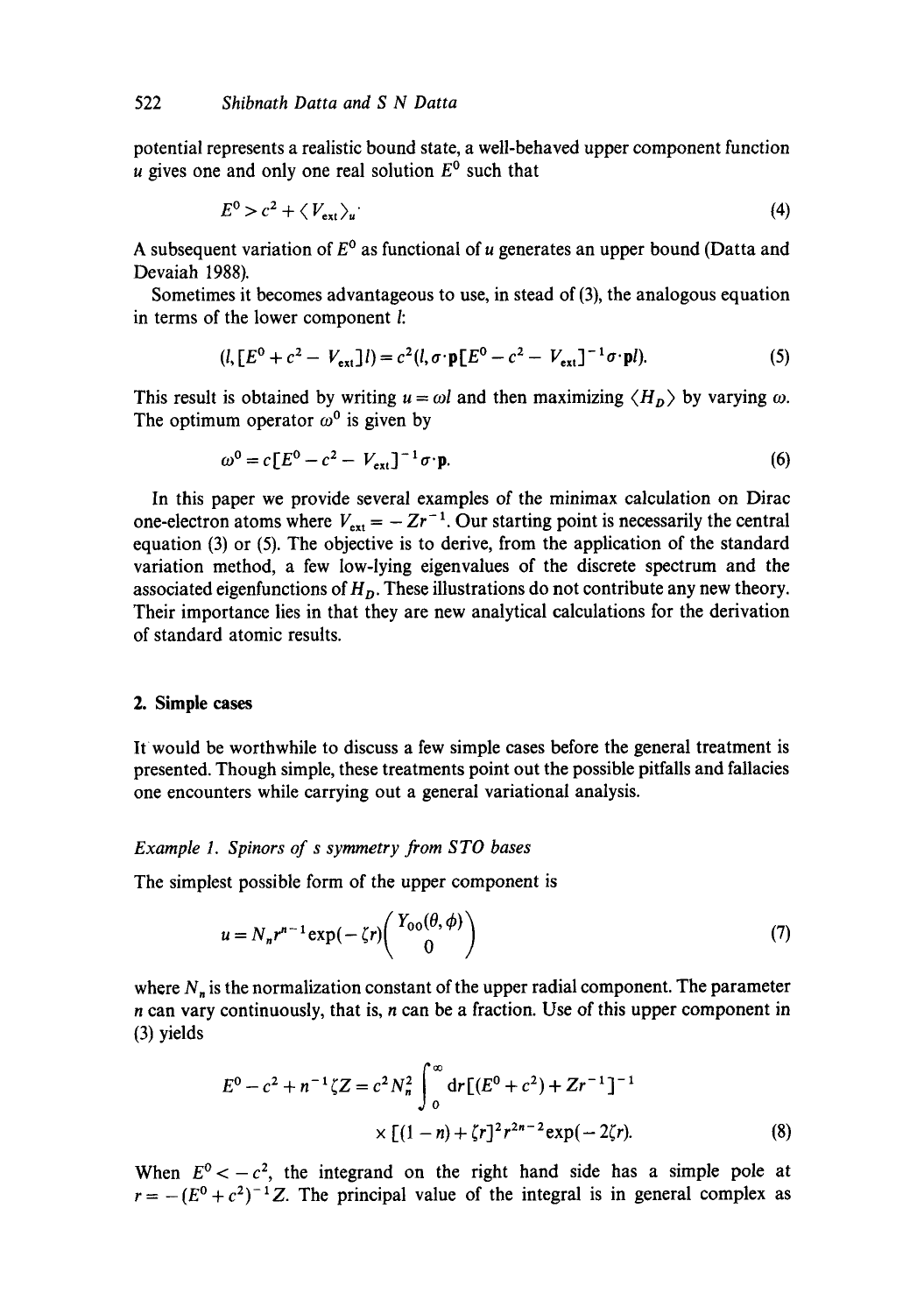discussed in the appendix. If one wants to keep up a real solution  $E^0 < -c^2$  one must avoid the simple pole by writing

$$
n = 1 - (E^0 + c^2)^{-1} \zeta Z. \tag{9}
$$

This substitution immediately leads to the results

$$
E^{0} = \pm c^{2} [1 + \alpha^{2} (\zeta^{2} - 2\zeta Z)]^{1/2}
$$
 (10)

where  $\alpha$  is the fine structure constant, and

$$
n_{+} = 1 + (\zeta - 2Z)^{-1}(1 - \varepsilon)Z
$$
\n(11)

where  $\varepsilon$  is the ratio of energy  $E^0$  and rest energy  $mc^2$ ,

$$
\varepsilon = c^{-2} E^0. \tag{12}
$$

The point  $\zeta = 2Z$  in a singular point of  $n<sub>-</sub>$ . That the negative solutions of E are at all possible does not contradict our earlier assertion (Datta and Devaiah 1988) that, for a well-behaved upper component function, no solution  $E^0 < (c^2 + \langle V_{\text{ext}} \rangle_u)$  is possible for a realistic expectation value of the external potential. When  $0 \le \zeta < 2Z$ , one finds that  $n_- \le 0$  and the expectation value,  $\langle V_{ext} \rangle_u = -n^{-1}Z$ , is actually positive. For  $\langle V_{\text{ext}} \rangle_u > 0$  real solutions of negative energy are indeed possible, but the wave functions are non-normalizable. The plot of  $n<sub>-</sub>$  as a function of  $\zeta$  is shown in figure 1. For  $\zeta > 2Z$ , the parameter  $n_{-}$  is positive and  $\langle V_{ext} \rangle_u$  decreases monotonically from



**Figure 1.** Calculated  $(E_{\pm} \mp c^2)$ ,  $\langle V_{ext} \rangle_{\pm}$  and  $n_{\pm}$  as functions of exponent  $\zeta$  for  $l=0$  and  $Z = 1$ . Solid and dashed lines correspond to the positive-energy solutions and the negativeenergy ones respectively. Symbols are used as follows: (i)  $*$  stands for  $(E_{\pm} \mp c^2)$  in atomic unit and (ii)  $\Box$  for  $n_{\pm}$ , and (iii) lines without symbols are plots of  $\langle V_{\text{ext}}\rangle_{\pm}$  in atomic unit.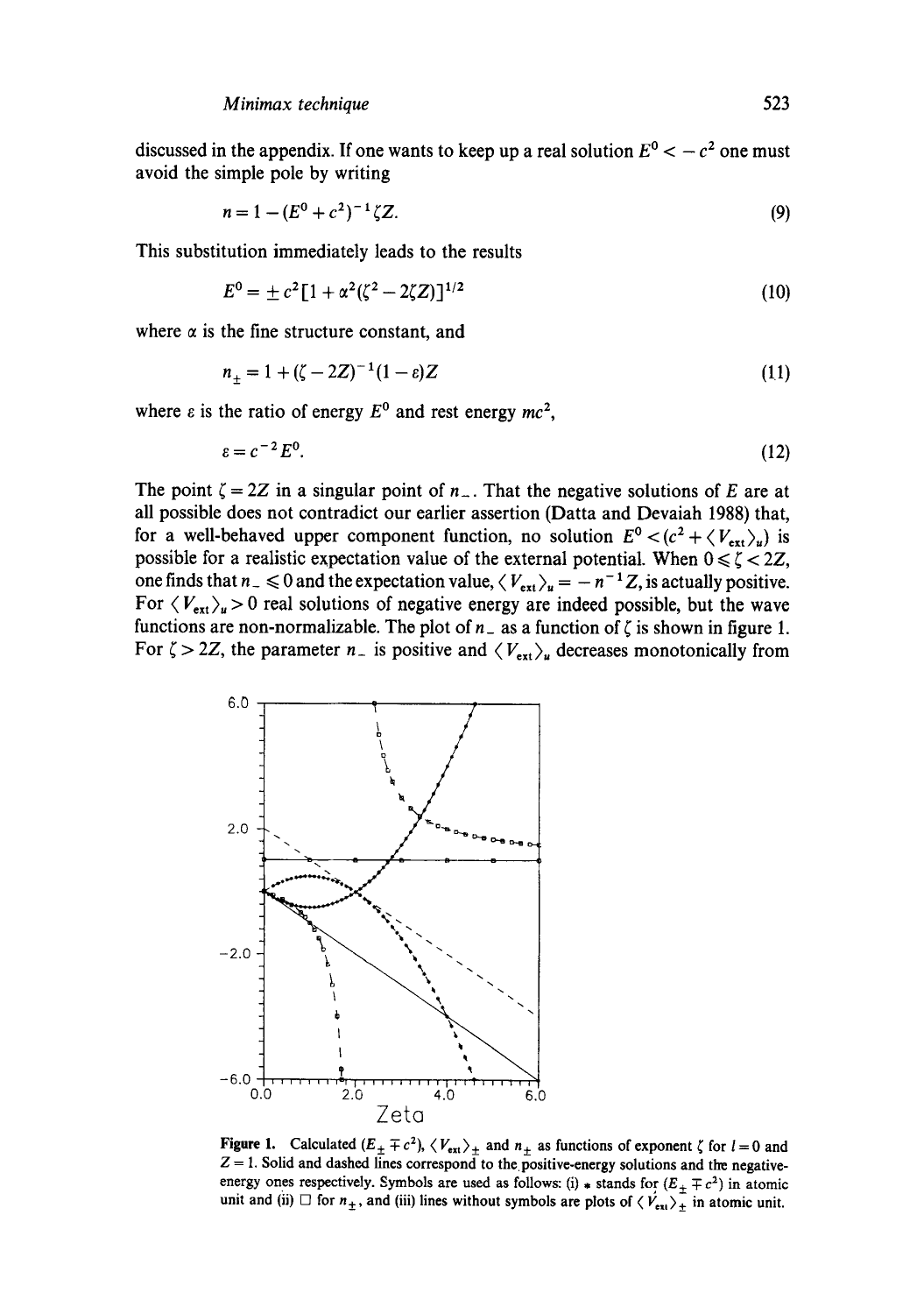zero as  $\zeta$  increases (from 2Z). A real solution  $E^0 < -c^2$  exists but the wave function is again unrealistic since the expectation value of 'kinetic energy',  $\langle c\alpha \cdot \mathbf{p} \rangle$ , is negative [as can be seen from the difference of curves in figure 1], and a sensible function is not obtained from the variation of energy with  $\zeta$ .

Variation of  $E^0$  with  $\zeta$  gives the optimized exponent  $\zeta = Z$  and hence the following:

(i) A minimum,  $E^0$ , for the positive  $E^0$  values,

$$
E_{+}^{0} = c_{\gamma_{1}}^{2} \equiv E_{1s} \tag{13}
$$

with  $n_{+} = (1 - \alpha^{2} Z^{2})^{-1/2} \equiv \gamma_{1}$ . In this case the optimized s spinor is identical with the 1s eigenfunction of  $H<sub>D</sub>$  with eigenvalue  $E<sub>1s</sub>$ .

(ii) A maximum,  $E^0$ , for the negative solutions of  $E^0$ ,

$$
E_{-}^{0} = -E_{+}^{0} \tag{14}
$$

with  $n_{-} = -\gamma_{1}$ . The state represented by the maximum is not a realistic bound state.

The minimum  $E_+^0$  is generated here as a byproduct. The right way to obtain the minimum is to start from (5). If we write

$$
l = N_n r^{n-1} \exp(-\zeta r) \left( \frac{Y_{10}(\theta, \phi)}{2^{-1/2} Y_{11}(\theta, \phi)} \right)
$$
 (15)

then (5) takes the shape

$$
E^{0} + c^{2} + n^{-1} \zeta Z = c^{2} N_{n}^{2} \int_{0}^{\infty} dr \left[ (E^{0} - c^{2}) + Zr^{-1} \right]^{-1}
$$

$$
\times \left[ (1 + n) - \zeta r \right]^{2} r^{2n - 2} \exp(-2\zeta r). \tag{16}
$$

The integrand in the right hand side has a simple pole for  $0 < E^{0} < c^{2}$ . In order to get rid of the complications arising from this pole we write

$$
n = -1 + (c^2 - E^0)^{-1} \zeta Z \tag{17}
$$

which immediately leads to (10) and subsequently to the minimum and maximum specified above [see (13) and (14)].

A very special case arises when a positive integer is chosen for n and the principal value of the integral in (8) becomes real. A solution  $E < 0$  is then possible, but it must be viewed as a spurious solution. When  $n = 1$ , (8) yields the minimum

$$
E_{\min} = c^2 - \frac{1}{2}Z^2 - \frac{1}{8}\alpha^2 Z^4 + \frac{1}{16}\alpha^4 Z^6 + \dots
$$
 (18)

and the optimized exponent

$$
\zeta = Z \bigg[ 1 + \frac{1}{2} \alpha^2 Z^2 - \frac{1}{8} \alpha^4 Z^4 + \dots \bigg].
$$
 (19)

The minimum is an upper bound to the ground state energy,

$$
E_{\min} = E_{1s} + \frac{1}{8} \alpha^4 Z^6 + \dots \tag{20}
$$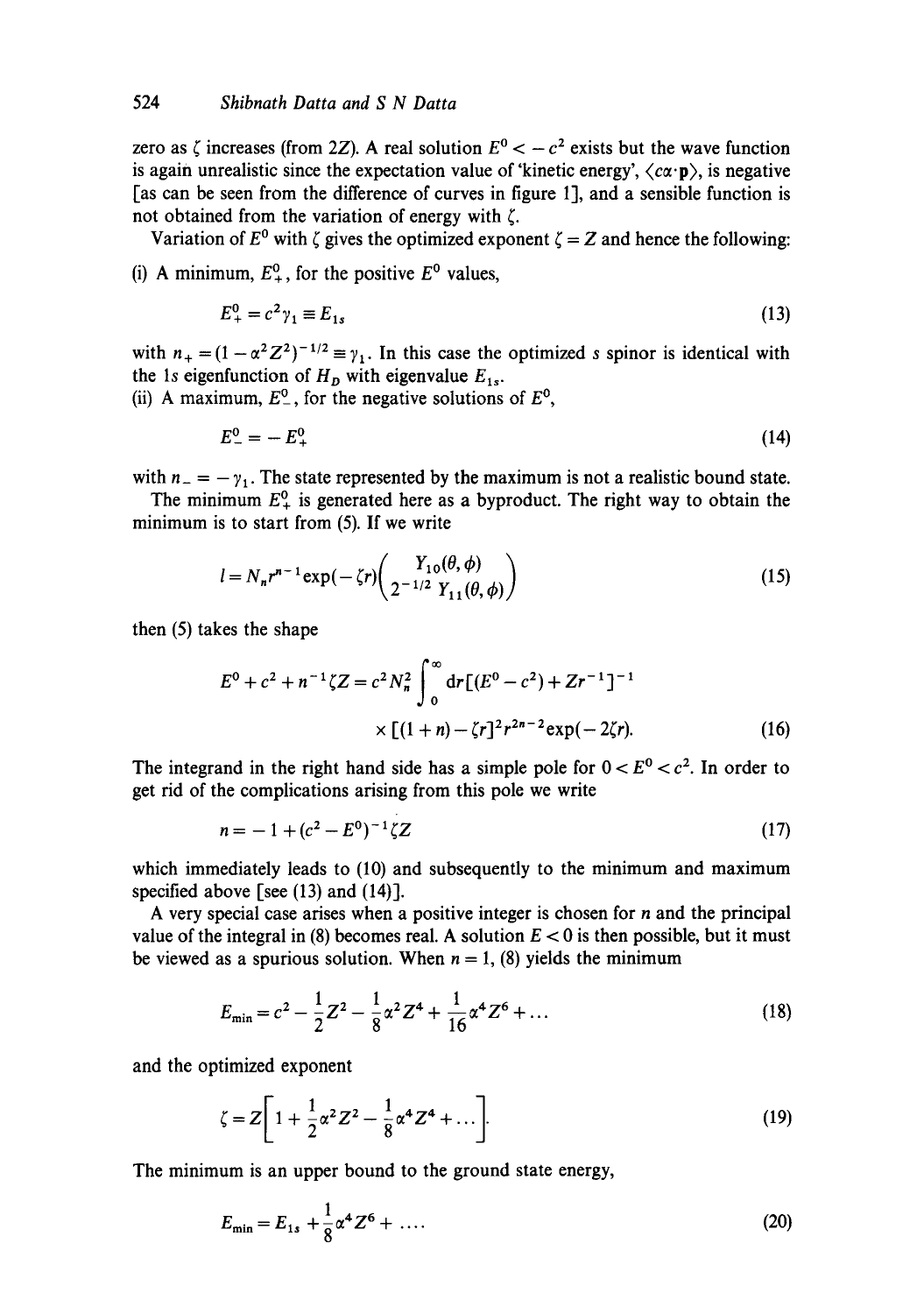#### *Example 2. Continuum state solutions*

If we choose the upper component given by (7) with  $\zeta r$  replaced by ip.r we get a trial function for the continuum states. We use (3) and after carrying out integration over a spherical volume of radius R, we obtain

$$
E^{0} = \pm (c^{4} + c^{2} p^{2})^{1/2} - \left(1 + \frac{1}{2n}\right) \frac{Z}{R} + O[(Z/R)^{2} \text{ and higher}].
$$
 (21)

Obviously, to order  $R^{-1}Z$ , there is no solution in the range

$$
-c^2 + \langle V_{\text{ext}} \rangle_h < E^0 \leq c^2 + \langle V_{\text{ext}} \rangle_n. \tag{22}
$$

If energy is to be negative, the integral obtained from (3) would have a simple pole; in the case the integral is substituted by its principal value as in the appendix, we see that a real solution  $E < 0$  exists for a finite R only when n is a positive integer, so it must be spurious. As  $R \rightarrow \infty$  one obtains the continuum state eigenvalues

$$
E_p^0 = \pm \left[ c^4 + c^2 p^2 \right]^{1/2} \tag{23}
$$

The parameter  $n$  is not optimized here. It would be optimized only if one attempts to calculate the continuum state eigenfunctions and not merely the eigenvalues. Continuum state eigenfunctions of positive energy were calculated by Darwin (1928) and an algorithm for computing the negative-energy eigenfunctions has been recently discussed by Belifante (1991).

# **3. Lowest eigenvalues of the discrete spectrum**

So far we have considered discrete states with  $l = 0(j = 1/2)$ . We now derive eigenstates of the lowest eigenvalues for different combinations of  $l$  and  $j$  by a minimization procedure starting from (5). The cases  $j = l + 1/2$  and  $j = l - 1/2$  are treated separately for reasons which will be obvious later.

*Example 3. j = l +* 1/2

Following Bethe and Salpeter (1957) we write the lower component as

$$
l = f(r) \left( \frac{-i[(2l+3)^{-1}(l-m+3/2)]^{1/2} Y_{l+1,m-1/2}(\theta,\phi)}{-i[(2l+3)^{-1}(l+m+3/2)]^{1/2} Y_{l+1,m+1/2}(\theta,\phi)} \right).
$$
(24)

The trial small component must have as few radial nodes as possible such that the energy is maximally lowered. Hence it is written as

$$
f(r) = Nr^{n-1} \exp(-\zeta r). \tag{25}
$$

Use of this expression in (5) results in

$$
E + c2 + n-1 \zeta Z = c2 N2 \int_0^{\infty} dr [(E - c2)r + Z]^{-1}
$$
  
× [(n + l + 1) - \zeta r]<sup>2</sup>r<sup>2n-1</sup> exp(-2\zeta r). (26)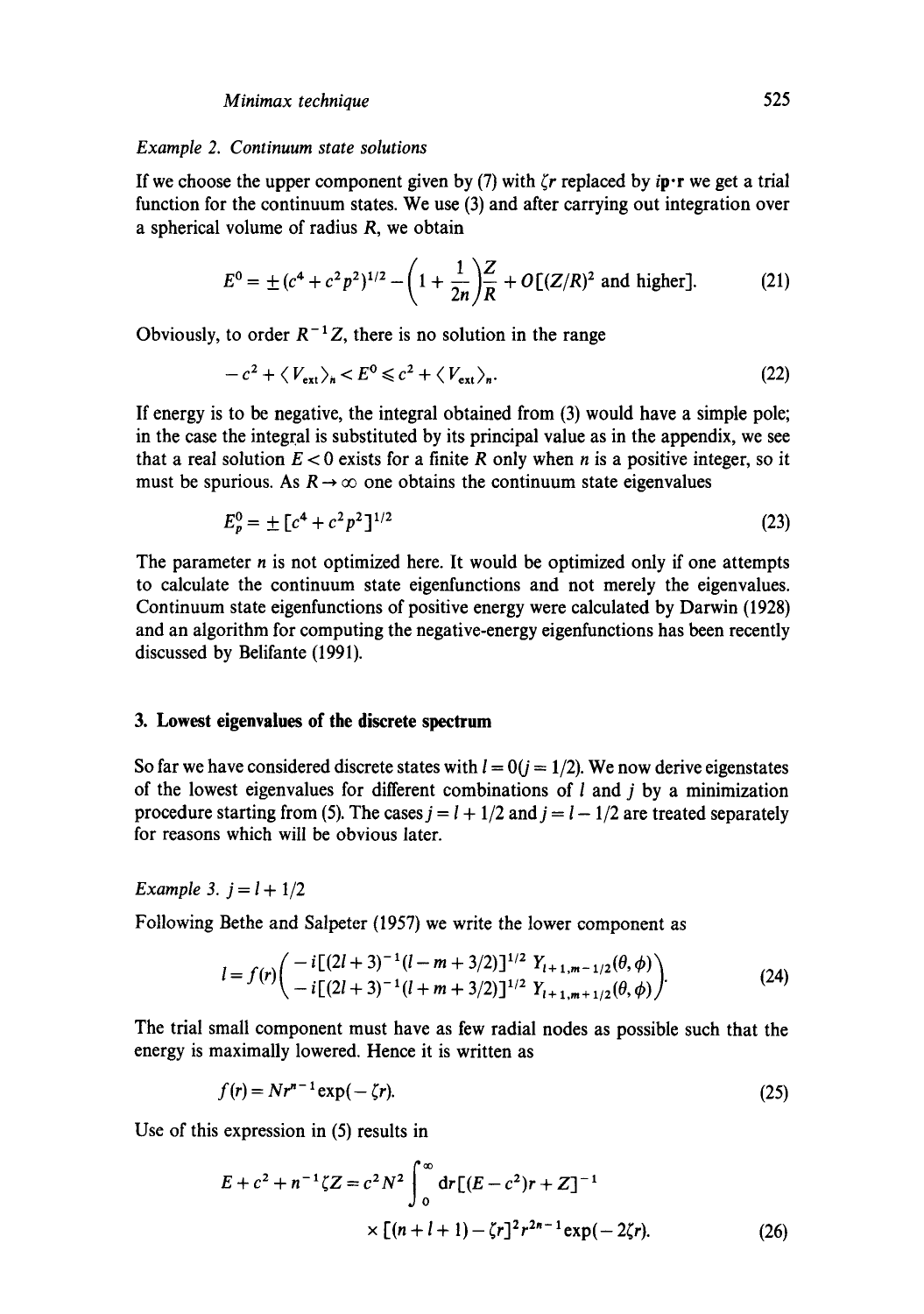In order to avoid the simple pole for  $0 < E < c<sup>2</sup>$  one demands

$$
\zeta = (n+l+1)(c^2 - E)Z^{-1} \tag{27}
$$

which gives the energy  $E$  as

$$
E = 1 - 2n\alpha^2 Z^2 (1+l)^{-1} [(n+l+1)^2 - \alpha^2 Z^2]^{-1}.
$$
 (28)

If  $E$  is minimized by varying  $n$  one gets

$$
n_{\min} = \left[ (1+l)^2 - \alpha^2 Z^2 \right]^{1/2} \equiv \gamma_{l+1},\tag{29}
$$

and

$$
\varepsilon = c^{-2} E_{\min} = (l+1)^{-1} \gamma_{l+1}.
$$
\n(30)

Further, using (27) one calculates the exponent

$$
\zeta = (l+1)^{-1}Z
$$
 (31)

such that the optimized large and small radial components are

$$
g(r) = N'[(1+\varepsilon)/2]^{1/2} r^{\gamma_{i+1}^{-1}} \exp[-Zr/(l+1)], \qquad (32)
$$

and

$$
f(r) = -\left[ (1 - \varepsilon)/(1 + \varepsilon) \right]^{1/2} g(r) \tag{33}
$$

respectively. By putting  $l = 0, 1, 2$ , etc. in these equations one obtains the eigenfunctions  $1s_{j=1/2}$ ,  $2p_{j=3/2}$ ,  $3d_{j=5/2}$  etc.

*Example 4.*  $J = l - 1/2$ 

The trial lower component is written as (Bethe and Salpeter 1957)

$$
l = f(r) \left( \frac{-i[(2l-1)^{-1}(l+m-1/2)]^{1/2} Y_{l-1,m-1/2}(\theta,\phi)}{i[(2l-1)^{-1}(l-m-1/2)]^{1/2} Y_{l-1,m+1/2}(\theta,\phi)} \right) \tag{34}
$$

such that

$$
\alpha \cdot \mathbf{p}l = -\left[\mathrm{d}f/\mathrm{d}r - (l-1)r^{-1}f\right] \left(\frac{\left[(2l+1)^{-1}(l-m+1/2)\right]^{1/2} Y_{l,m-1/2}}{\left[(2l+1)^{-1}(l+m+1/2)\right]^{1/2} Y_{l,m+1/2}}\right).
$$
\n(35)

If one chooses the small radial component as in (25) one obtains

$$
df/dr - (l - 1)r^{-1}f = [(n - l)r^{-1} - \zeta]
$$
\n(36)

and for  $n < l$  the pole arising out of  $(E - c^2 + r^{-1}Z)$  in the denominator in (5) is not eliminated. Therefore, the best lower-energy choice for  $f$  is

$$
f(r) = (c_1 + c_2 r)r^{n-1} \exp[-\zeta r].
$$
\n(37)

When this expression is used in (5), the denominator is found to be cancelled by a factor in the numerator of the integrand if one writes

$$
(E - c2)[\zeta Z + (n - l)(E - c2)]c1 - Z[\zeta Z + (n - l + 1)(E - c2)]c2 = 0. (38)
$$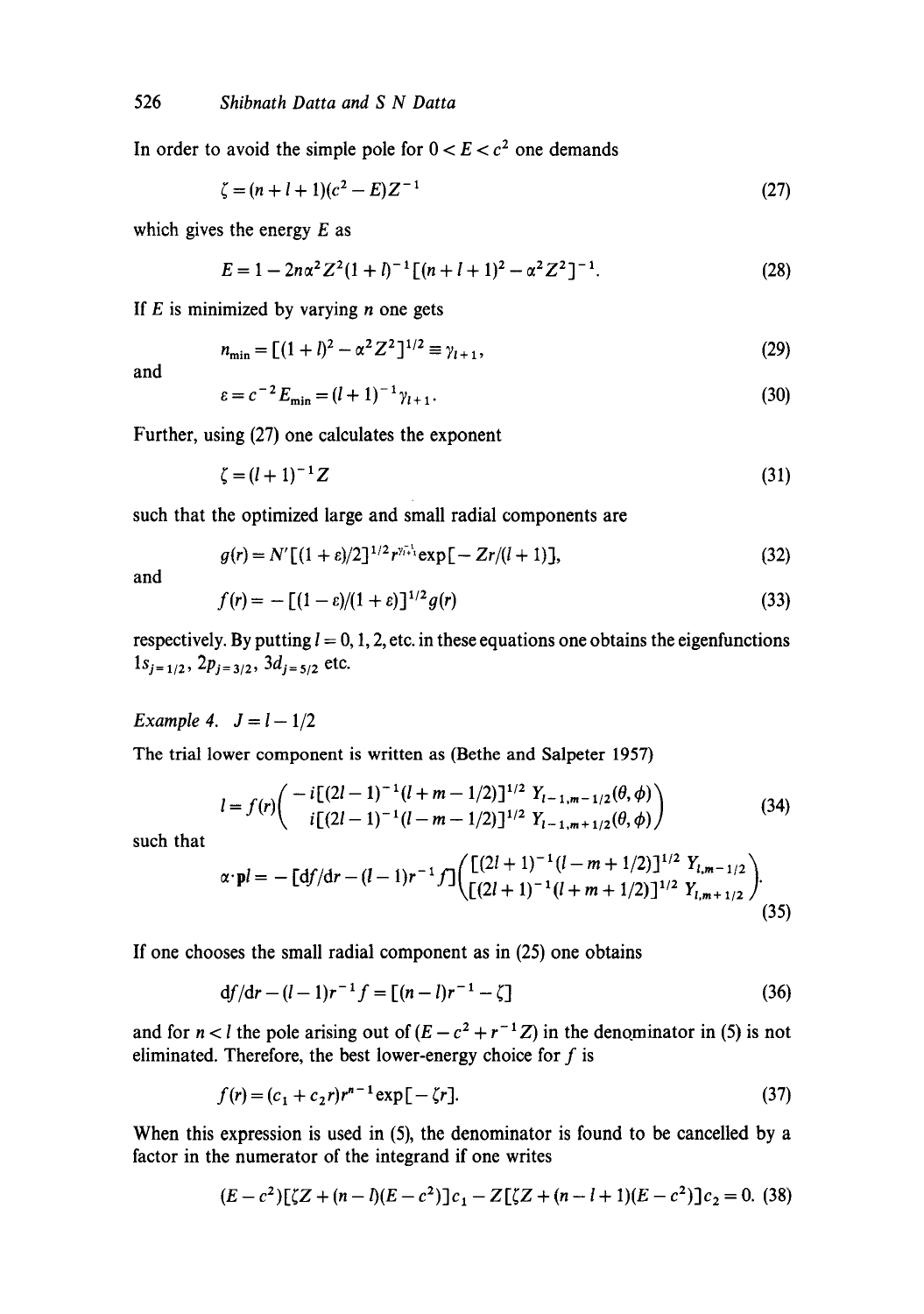This leaves the equation

$$
c_1^2[Z - c^2 Z^{-1}(l^2 - n^2)]I_{2n-1} + [c_1^2\{(c^2 + E) + c^2\zeta Z^{-1}(l - n)\}\
$$
  
+  $c_1c_2\{2Z - c^2(l^2 - n^2)Z^{-1} + c^2\zeta(n + l + 1)(c^2 - E)^{-1}\}]I_{2n}$   
+  $[c_1c_2\{2(c^2 + E) - c^2\zeta^2(c^2 - E)^{-1} + c^2\zeta Z^{-1}(l - n)\}\$   
+  $c_2^2\{Z + c^2\zeta(n + l + 1)(c^2 - E)^{-1}\}]I_{2n+1} + c_2^2[(c^2 + E)\$   
-  $c^2\zeta^2(c^2 - E)^{-1}]I_{2n+2} = 0$  (39)

where the integrals  $\Gamma$ 's are given by

$$
I_i = \int_0^\infty dr r^i \exp[-2\zeta r] = (2\zeta)^{-(i+1)} \Gamma(i+1). \tag{40}
$$

Since this should be satisfied by all values of *n* for every  $\zeta$ , the part that is explicity independent of  $n$  is equated to zero. This gives

$$
\varepsilon = c^{-2} E = (1 - \alpha^2 \zeta^2)^{1/2} \tag{41}
$$

and

$$
c_1^2[Z - c^2 Z^{-1}(l^2 - n^2)] + [c_1^2 \{(c^2 + E) + c^2 \zeta Z^{-1}(l - n)\}\
$$
  
+  $c_1 c_2 \{2Z - c^2(l^2 - n^2)Z^{-1} - c^2 \zeta(n + l + 1)(c^2 - E)^{-1}\}\}\zeta^{-1}n$   
+  $[c_1 c_2 \{(c^2 + E) + c^2 \zeta Z^{-1}(l - n)\} + c_2^2 \{Z + c^2 \zeta$   
 $\times (n + l + 1)(c^2 - E)^{-1}\}\zeta^{-2}n\left(n + \frac{1}{2}\right) = 0.$  (42)

Minimization of  $E$  by varying  $n$  as shown in figure 2 for different  $l$  gives

$$
n = (l^2 - \alpha^2 Z^2)^{1/2} \equiv \gamma_l,\tag{43}
$$

$$
\varepsilon = (1 + \gamma_t) N^{-1},\tag{44}
$$

and

$$
=N^{-1}Z,\t\t(45)
$$

where

 $\zeta$ 

$$
N = \left[ (1 + \gamma_l)^2 + \alpha^2 Z^2 \right]^{1/2}.
$$
 (46)

The relationship (37) along with (43), (45) and (46) defines the small radial components of the ground state wavefunctions for various non-zero *l*, (functions  $2p_{1/2}$ ,  $3d_{3/2}$ ,  $4f_{5/2}$ , etc.). The lowest eigenvalues are given by (44).

### **4. Discussion**

We have given here a few examples of the application of the minimax technique in relativistic atomic calculations. These examples clarify the advantage of the minimax procedure -- that an upper bound to the ground state energy is always obtained from the use of a well-behaved trial function.

One important difficulty in relativistic quantum mechanical calculations is that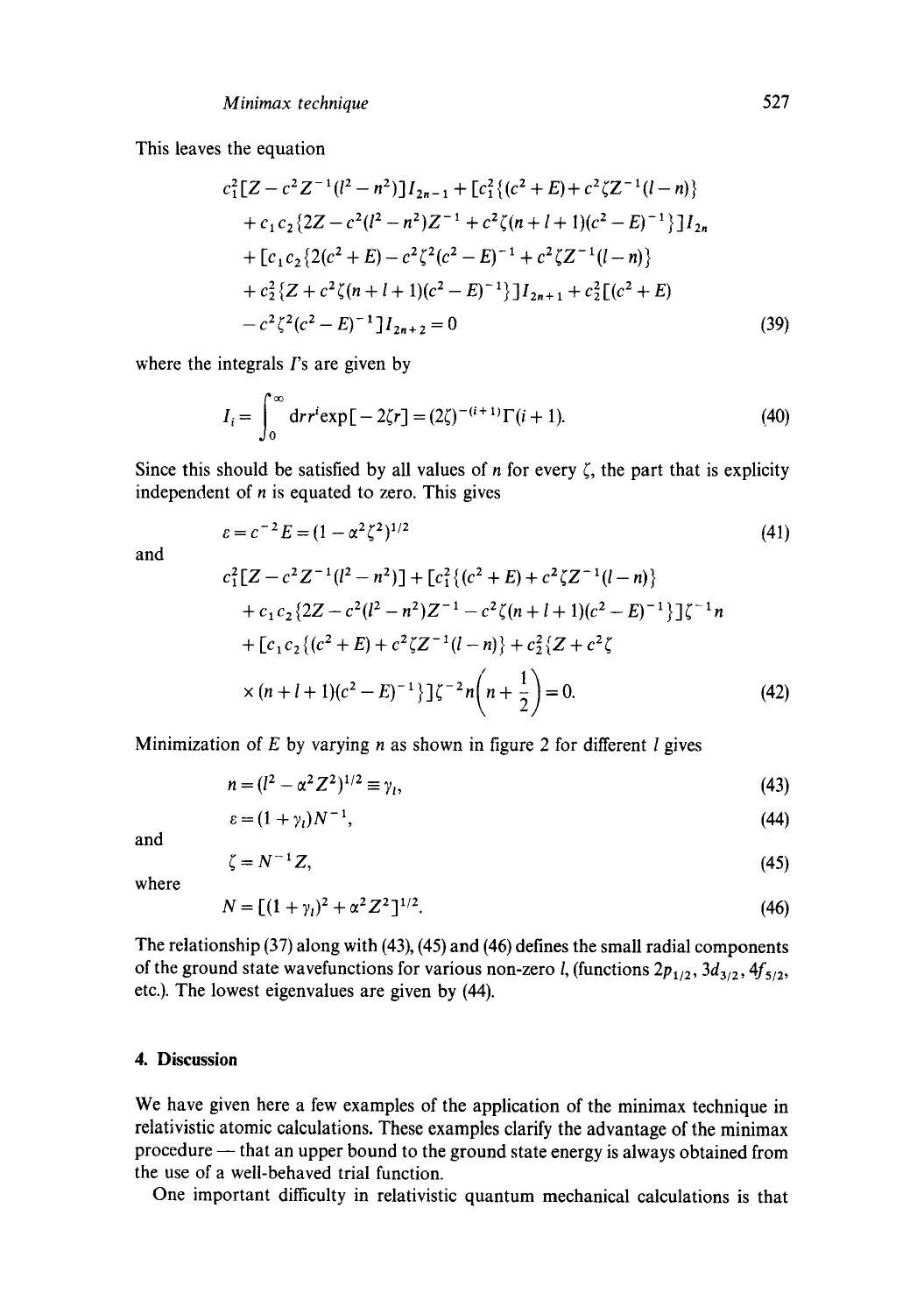

Figure 2. Numerical demonstration of the minimization of energy for  $j = l - 1/2$ . Energy E has been calculated from (42) subject to (38) and (41). We have taken  $Z = 1$ .

energies same as the ground state energy can be calculated with different spinors (Datta 1987). This difficulty does not arise in the energy minimization procedure starting from either  $(3)$  or  $(5)$ .

For the sake of completeness we point out the  $c \rightarrow \infty$  limit of the results calculated in this work. In this limit (3) changes into the purely nonrelativistic version

$$
(u, [E + c2 - Zr-1]u) = \frac{1}{2}(u, p2u).
$$
 (47)

Solutions for  $j = l + 1/2$  change since  $n_{\min}$  in (29) changes to (l + 1). Optimized parameters for  $j = l - 1/2$  also change; the limiting values are  $n_{\min} = l$ ,  $N = l + 1$ , and  $\zeta = Z(l + 1)^{-1}$ . In both the cases we find

$$
\min E_l = c^2 - Z^2/2(l+1)^2 \tag{48}
$$

corresponding to wave functions with radial components

$$
g_i(r) = N_1 r^l \exp[-Zr/(l+1)],
$$
  
\n
$$
f_i(r) = 0.
$$
\n(49)

These are precisely the nonrelativistic ground state energies and wavefunctions.

### **Acknowledgement**

One of the authors (S N Datta) acknowledges support from the Department of Science and Technology for a research grant.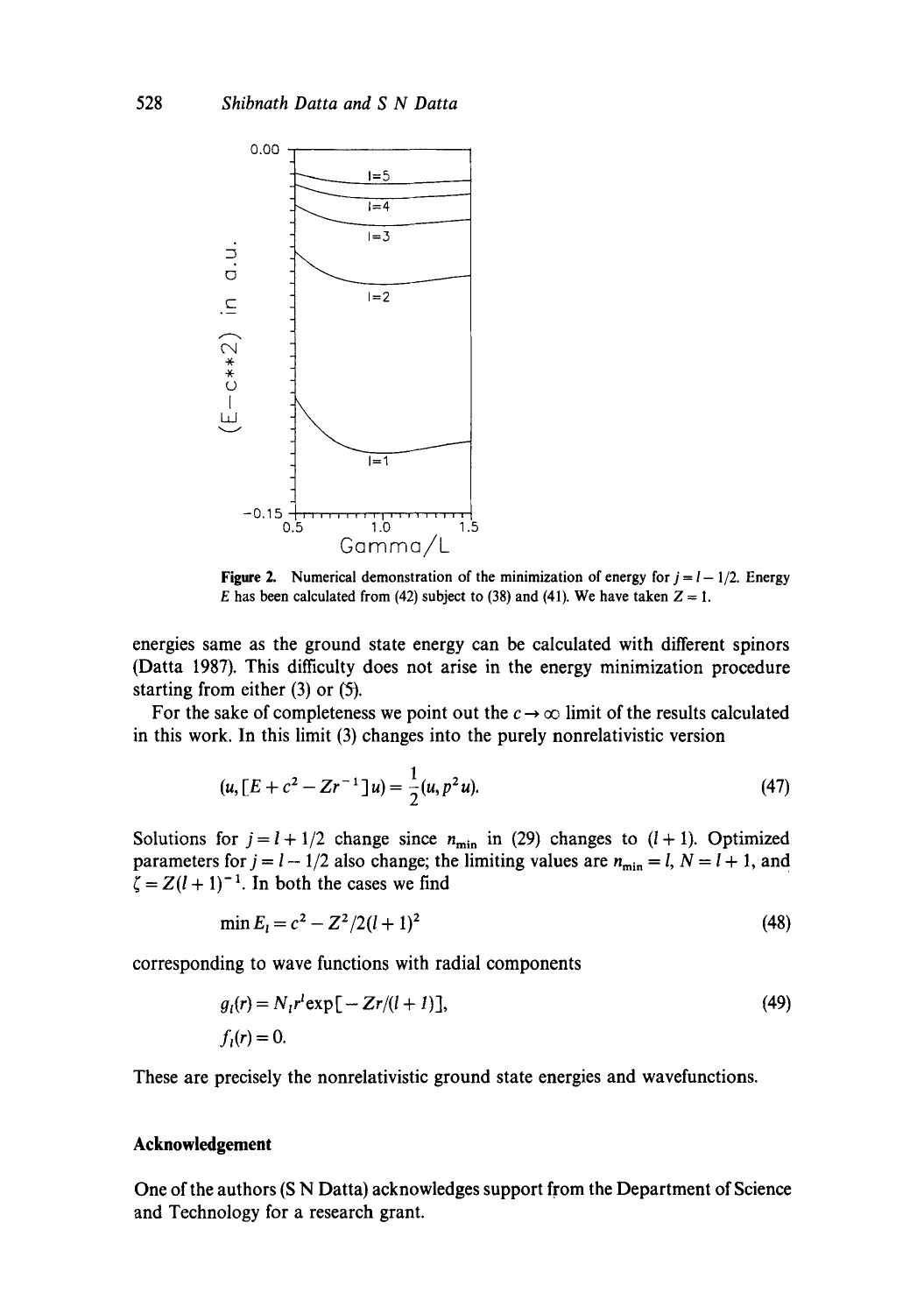# **Appendix**

Our objective is to evaluate the principal value  $P(n)$  of the integral  $\int_0^\infty dz f(z)$  where  $f(z) = z^{n}(z - a)^{-1} \exp(-bz)$  with  $a > 0$ ,  $b > 0$  and  $-1 < n < 1$ .

We note that  $|f(z)| \rightarrow 0$  as  $z \rightarrow \infty$  for  $-\pi/2 < \theta < \pi/2$  while  $z = Re^{i\theta}$  such that  $\int f(z) dz \rightarrow 0$  as  $R \rightarrow \infty$ , the integration being carried out over the right vertical semicircle. If  $n > 0$ , there is no essential singularity of  $f(z)$  at  $z = 0$ . If n is not zero or an integer, positive or negative, then  $(x = 0, y = 0)$  is the branch point with the x-axis as the branch cut.

For  $n > 0$  (but  $n < 1$ ) we draw the contour as shown in figure 3(a) and obtain

$$
[exp(2\pi in) - 1]P(n) = i\pi [1 - exp(2\pi in)]a^{n}exp(-ab)
$$
\n(A.1)

where  $P(n)$  is the principal value sought. Hence for  $n \neq 0$  and  $n \neq 1$ ,

$$
P(n) = -i\pi a^n \exp(-ab) \tag{A.2}
$$

For the positive integral values of *n*, as for the fractional values  $-1 < n < 0$  and  $n > 1$ , one may calculate the principal values by using the recurrence relationship

$$
P(n+1) = b^{-(n+1)} \Gamma(n+1) + aP(n).
$$
 (A.3)

Thus for  $-1 < n < 0$  we get

$$
P(n) = -i\pi a^{n} \exp(-ab) - a^{-1} b^{-(n+1)} \Gamma(n+1).
$$
 (A.4)

*P(n)* is obviously not continuous at  $n = 0$ . The principal value at  $n = 0$  is evaluated by drawing the two contours in figure 3 (b). Integration along the upper contour yields

$$
P(0) = i\pi \exp(-ab) + \int_0^\infty dy (y + ia)^{-1} \exp(-iby)
$$
 (A.5)



**Figure 3.** Contour for integration in the complex r plane: (a)  $0 < n < 1$ ; (b)  $n = 0$ . Two contours have been used in case (b).